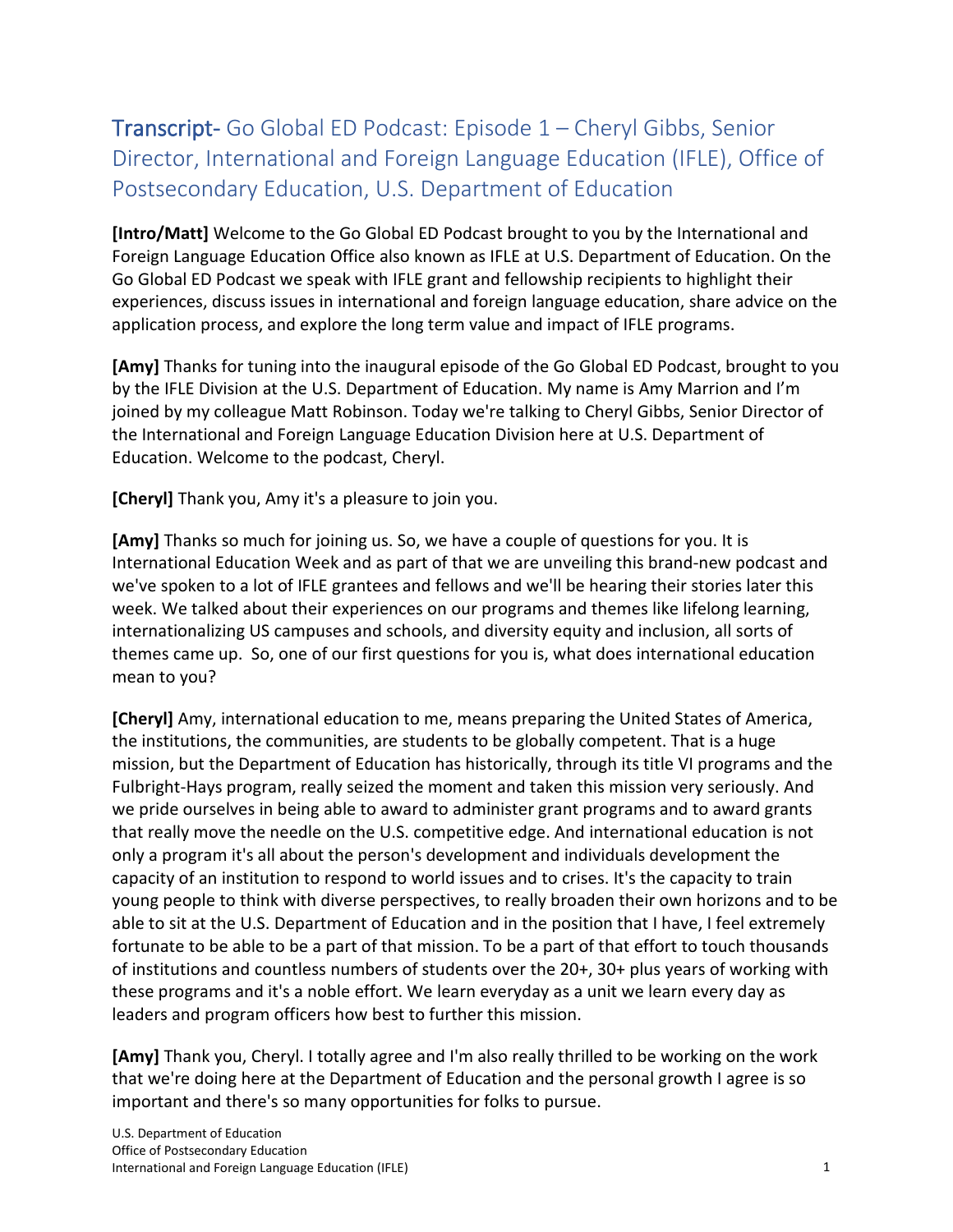**[Matt]** So in addition to being international Education Week here at IFLE, we're celebrating another milestone which is the 60th Anniversary of Fulbright-Hays. Cheryl, given your distinguished career at the Department of Education, could you share any reflections on the Fulbright-Hays programs and their impact?

**[Cheryl**] I can. Admittedly, my experience prior to moving into senior leadership was mainly on the title VI side but over the past several years I've had the opportunity to engage with Gary Thomas and the staff that administer the Fulbright-Hays programs and in that relationship, I am really impressed with the extent to which these programs touch individuals, either through the Seminars Abroad Program or the Group Projects Abroad Program definitely the Doctoral Dissertation Research Program. And prior to maybe ten years ago, we had a very robust Faculty Research Abroad Program where faculty came back and told us that they were able to further their teaching agenda and be better faculty and professors on various campuses because of the experience that they had. To the faculty research abroad program, as a former teacher myself, I really can resonate with the importance and the impact of the Seminars Abroad Program, there are teachers and countless schools and school districts across America who do not get to experience places beyond their own states or cities let alone having an opportunity to study abroad and to network with other peers abroad and foreign cultures and so the impact of that program is just really significant and so collectively in celebrating the 60 plus years of Fulbright-Hays, I'm really proud of the accomplishments under that program because they do complement the Title VI program and it complements the mission of the United States and the Department of Education to prepare students and to provide equal access to individuals so they can become globally competitive

**[Amy]** thanks for that Cheryl. So related to that, we actually had some exciting news earlier this year a Secretary Cardona, here at the Department of Education, along with Secretary Blinken at the Department of State, released a new Joint Statement of Principles and Support of International Education so some of the themes in the Joint Statement, which I think is the first one in about 20 years, so it's really exciting, some of the themes include benefiting American students and communities strengthening US higher education and supporting research and innovation so given the Joint Statement, what can you tell us about opportunities in international education provided by IFLE? So far we've talked a little bit about the Fulbright-Hays programs and I know you spent quite a bit of time working on the Title VI domestic programs, is there more you'd like to add about IFLE's programs and how they contribute to the renewed commitment to international education and the joint statement?

**[Cheryl]** Yes. I'd like to add that institutions, whether they are current grantees under these programs or the general public, I encourage the general public and all institutions to read the Joint Statement because it is a profound message in that statement that invites U.S. citizens to really take an introspective look at who we are and what are country is able to do and that the importance of engaging with other cultures. There is just invaluable the statement does not articulate programs specifically, it mentions Fulbright, it mentions the historical context for being globally aware and have expertise. But the fact that it does not articulate specific programs does not mean that these specific programs are not important. That statement is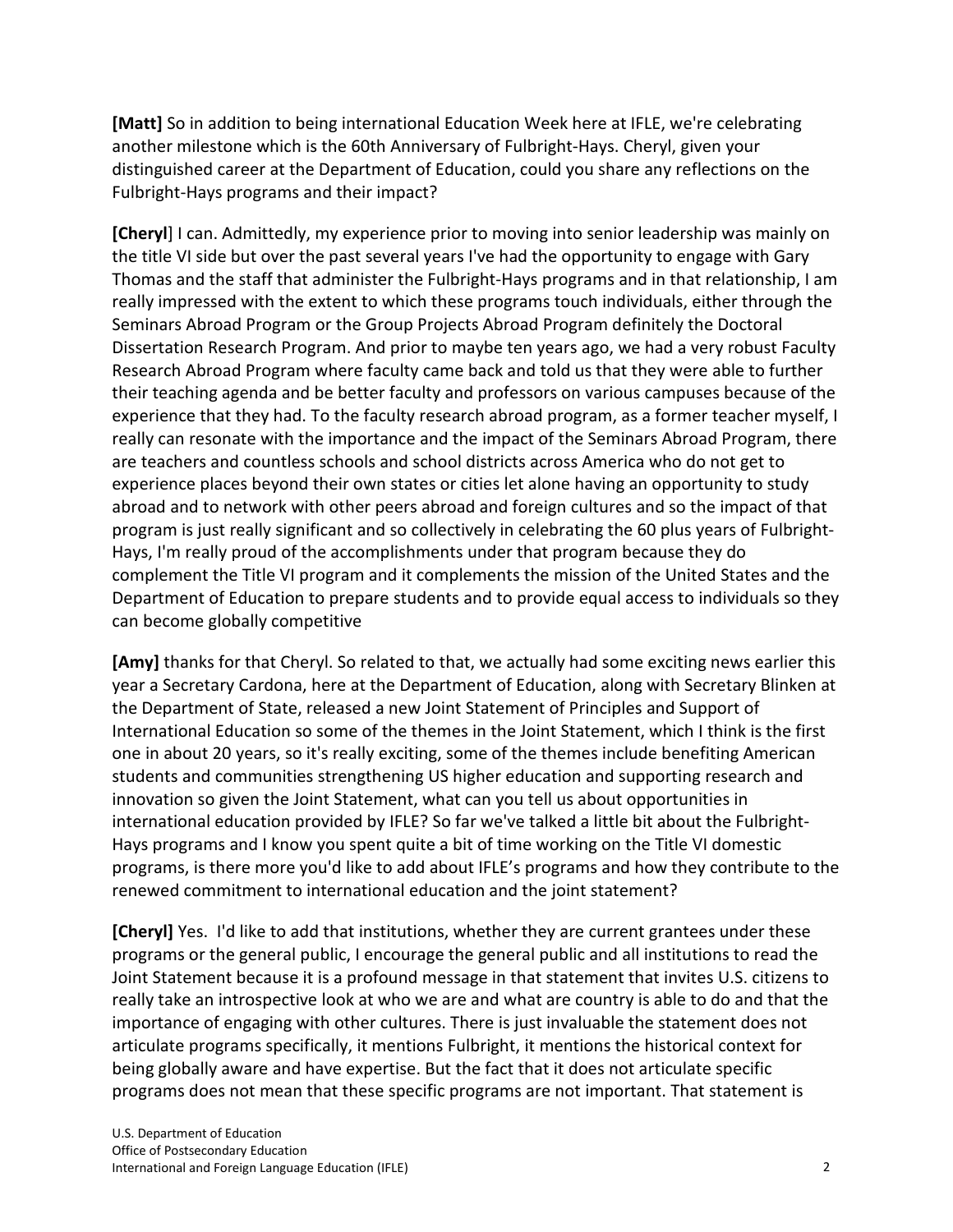really a road map to a destination, is not the destination. And I want to make that clear to those who read it that we're not sliding or disregarding program specific initiatives, but the statement is to invite the engagement and the minds, and the efforts, and the skills, and the talents, and perspectives, of everyone who reads it to be able to engage with the State Department and the U.S. Department of Education with international education groups, local and overseas. Anyone that touches this endeavor, this statement is speaking to you an inviting your input inviting new ideas inviting exploration and inquiry because it is necessary for us to re-engage to really step up to move the needle even further than what we have and over these in these 60 years plus administering these programs. There's something in that statement for everyone, whether you are a policy maker, a student, an administrator, members of the community. International education is local and global and to the extent that anyone can really wrap their heads and their hearts and their minds around what it means to grow and be stronger intellectually, internationally, culturally, internationally, and just personally internationally this statement really has a message for you and so we invite your input as we move forward. It was announced during EducationUSA week in July, but again as I said this is just the beginning. It's really an invitation to broaden the table of minds and efforts and talents to come together because these we don't want twenty years to pass without making huge steps and making ourselves known. That this is important to the United States and so we welcome that this is more less than invitation the statement was an invitation to join the partnership and to re-engage and to be a part of this very noble and necessary effort. This past 18 months alone have shown us that we need to have broader perspectives, there's need for different talents there is need for expertise in Health Sciences, need for expertise in communicating and bringing people together and so again I believe this statement is a profound start to get into places that will really surprise all of us as to what we can do if we put our collective minds and efforts together

**[Matt]** It's an exciting time to be working in international education. I just wanted to ask, did you have any other things that you might want to touch on, Cheryl?

**[Cheryl]** I think international Education Week is celebrated for a week, but really international Education Week has no time limit. International education is perpetual, and we need - we focus on what we have accomplished. We highlight different topics every November but we need to move our mindset to be, this is wonderful, and we're pausing during this November 15th week to think about international education issues, but we should also always be motivated and mindful that it's not just one snapshot in a week, but it is a lifestyle and a mental position that we should have as we engage with each other in the program office, as we engage, between agencies, as we engage with other scholars and students. I'm reminded of Secretary Cardona's priorities really are focusing on individuals and preparing teachers and preparing students and communities and making them better places and part of that effort is really to expose teachers and students and communities to international education and so it's not just about doing this in a week it's a lifetime commitment of our efforts and our resources.

**[Amy]** Thanks so much for joining us on the podcast Cheryl it's been really wonderful hearing from you and we're looking forward to celebrating international Education Week